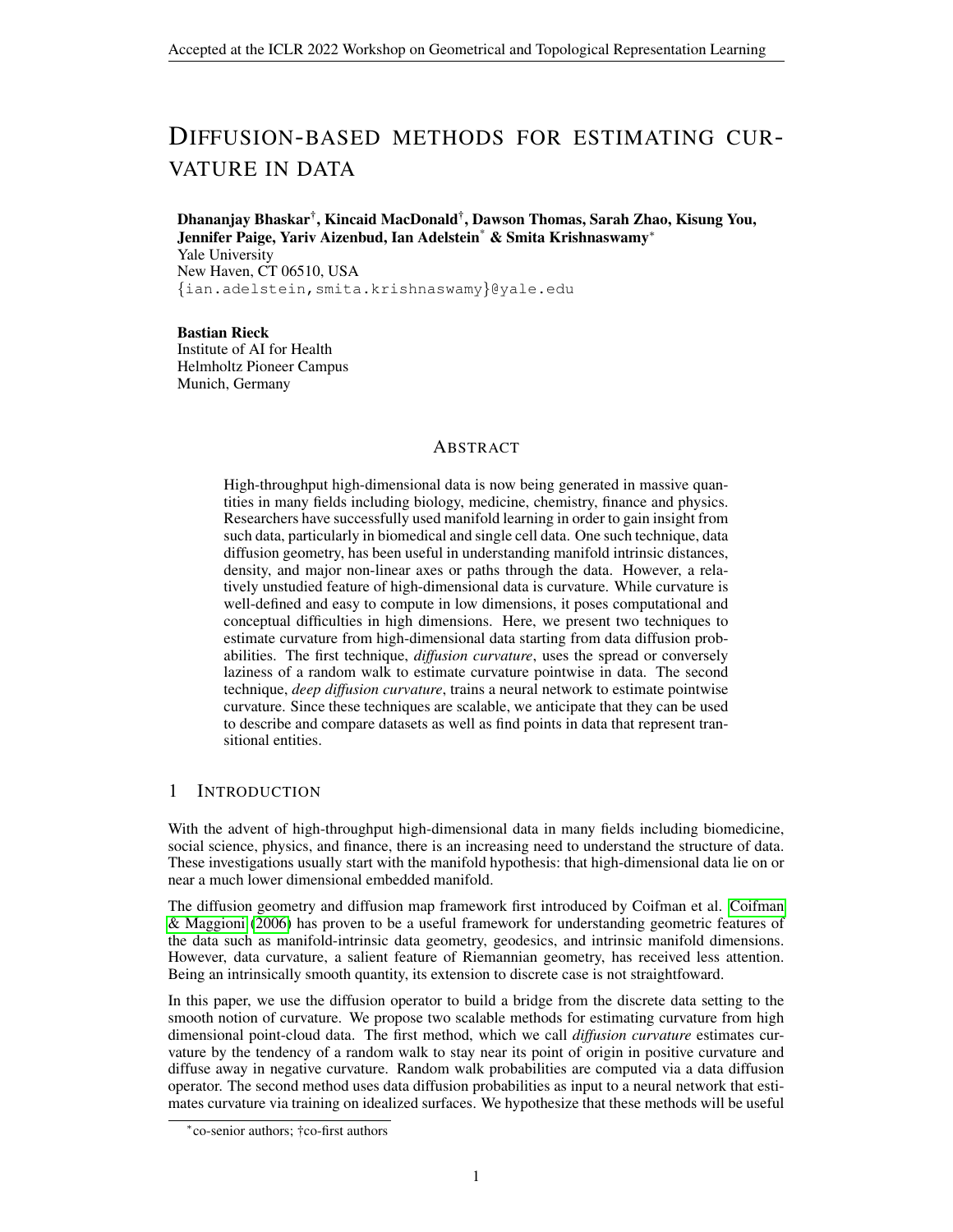in introducing curvature as a computable and useful feature for characterizing data from a variety of domains, particularly biomedical domains.

## 2 BACKGROUND AND PRELIMINARIES

Manifold Assumption and Data Diffusion. A useful assumption in representation learning is that high-dimensional data originates from an intrinsic low-dimensional manifold that is mapped via nonlinear functions to observable high-dimensional measurements; this is commonly referred to as the manifold assumption. Formally, let  $\mathcal{M}^d$  be a hidden d dimensional manifold that is only observable via a collection of  $n \gg d$  nonlinear functions  $f_1$ ; : : : ;  $f_n$  :  $\mathcal{M}^d \to \mathbb{R}$  that enable its immersion in a high-dimensional ambient space as  $F(M^d) = \{f(z) = (f_1(z), \dots, f_n(z))^T : z \in$  $\mathcal{M}^d$ }  $\subseteq \mathbb{R}^n$  from which data is collected. Conversely, given a dataset  $X = \{x_1, \ldots, x_N\} \subset \mathbb{R}^n$ of high-dimensional observations, manifold learning methods assume data points originate from a sampling  $Z = \{z_i\}_{i=1}^N \in \mathcal{M}^d$  of the underlying manifold via  $x_i = \mathbf{f}(z_i)$ ,  $i = 1, \dots, N$ , and aim to learn a low dimensional intrinsic representation that approximates the manifold geometry of  $\mathcal{M}^d$ .

To learn a manifold geometry from collected data, we use the popular diffusion maps construction of [Coifman & Maggioni](#page-4-0) [\(2006\)](#page-4-0). This construction starts by considering local similarities defined via a kernel  $\mathcal{K}(x; y)$ ,  $x; y \in \mathcal{F}(\mathcal{M}^d)$  that captures local neighborhoods in the data. While the Gaussian kernel is a popular choice, it encodes sampling density information in its computation.

To construct a diffusion geometry that is robust to sampling density variations, we use an anisotropic kernel

 $\mathcal{K}(x; y) = \mathcal{G}(x; y) = ||g(x; \cdot)||_1 ||g(y; \cdot)||_1$ , with  $\mathcal{G}(x; y) = e^{-kx - yk^2}$ 

as proposed in [Coifman & Maggioni](#page-4-0) [\(2006\)](#page-4-0), where  $0 \leq \leq 1$  controls the separation of geometry from density, with  $= 0$  yielding the classic Gaussian kernel, and  $= 1$  completely removing density and providing a geometric equivalent to uniform sampling of the underlying manifold.

Next, the similarities encoded by K are normalized to define transition probabilities  $p(x; y)$  =  $K(x,y) = ||K(x, y)||_1$  that are organized in an  $N \times N$  row stochastic matrix  $P_{ij} = p(x_i, x_j)$  that describes a Markovian diffusion process over the intrinsic geometry of the data.

Finally, a diffusion map is defined by taking the eigenvalues  $1 = 1 \ge 2 \ge \cdots \ge N$  and (corresponding) eigenvectors  $\{j\}_{j=1}^N$  of **P**, and mapping each data point  $x_i \in X$  to an N dimensional vector  $t(X_i) = \begin{bmatrix} t & 1 \\ 1 & 1 \end{bmatrix}$   $(X_i)$ ;  $\cdots$   $\begin{bmatrix} t & 1 \\ N & N \end{bmatrix}$  where t represents a diffusion-time. In general, as t increases, most of the eigenvalues become negligible; truncated diffusion map coordinates can thus be used for dimensionality reduction.

Graph Laplacian. The diffusion coordinates are closely related to the eigenfunctions of Laplace operators on manifolds, as well as their discretizations as eigenvectors of graph Laplacians.

There are multiple variants of graph Laplacians. The standard graph Laplacian is defined as  $L :=$ **D** − **W**, with **D** being the diagonal degree matrix of a graph, where  $D_{ij}$  :=  $\int_j W_{ij}$  and  $W_{ij}$  =  $\mathcal{K}(x_i; x_j)$ . Being a symmetric matrix with positive values, it is diagonalizable. Considering the Laplacian as an operator, it can represent a scalar-valued "signal"  $f: V \to \mathbb{R}$  on the vertices V of the graph as  $Lf =$  $\int_{V_i \sim V_j} (f(V_i) - f(V_j)).$ 

Viewed as an operator, this Laplacian is cumbersome, though, because its eigenvalues are unbounded. Thus, one typically uses the *normalized graph Laplacian* instead, which is defined as  $\mathcal{L} = I - D^{-1/2}WD^{-1/2}.$ 

Note that  $\mathcal L$  maintains the representation properties of L, and for a real-valued signal g, we have  $\langle g; \mathcal{L}g \rangle = \langle f; \mathbf{L}f \rangle = \int_{V_i \sim V_j} (f(v_i) - f(v_j))^2$ , with  $f = \mathbf{D}^{-1/2}g$ .

Finally, one can see that  $\mathcal{L} = I - D^{1-2}PD^{-1-2}$ , and thus it can be verified that the eigenvectors of **L** can be written as  $j = D^{1=2}$  j, with corresponding eigenvalues  $l_j = 1 - j$ .

It should be noted that when using the anisotropic kernel with  $= 1$ , the data can be treated as being uniformly sampled from the data manifold [\(Belkin & Niyogi, 2008\)](#page-4-1), in which case these two sets of eigenvectors coincide and the diffusion coordinates can be considered Laplacian eigenvectors.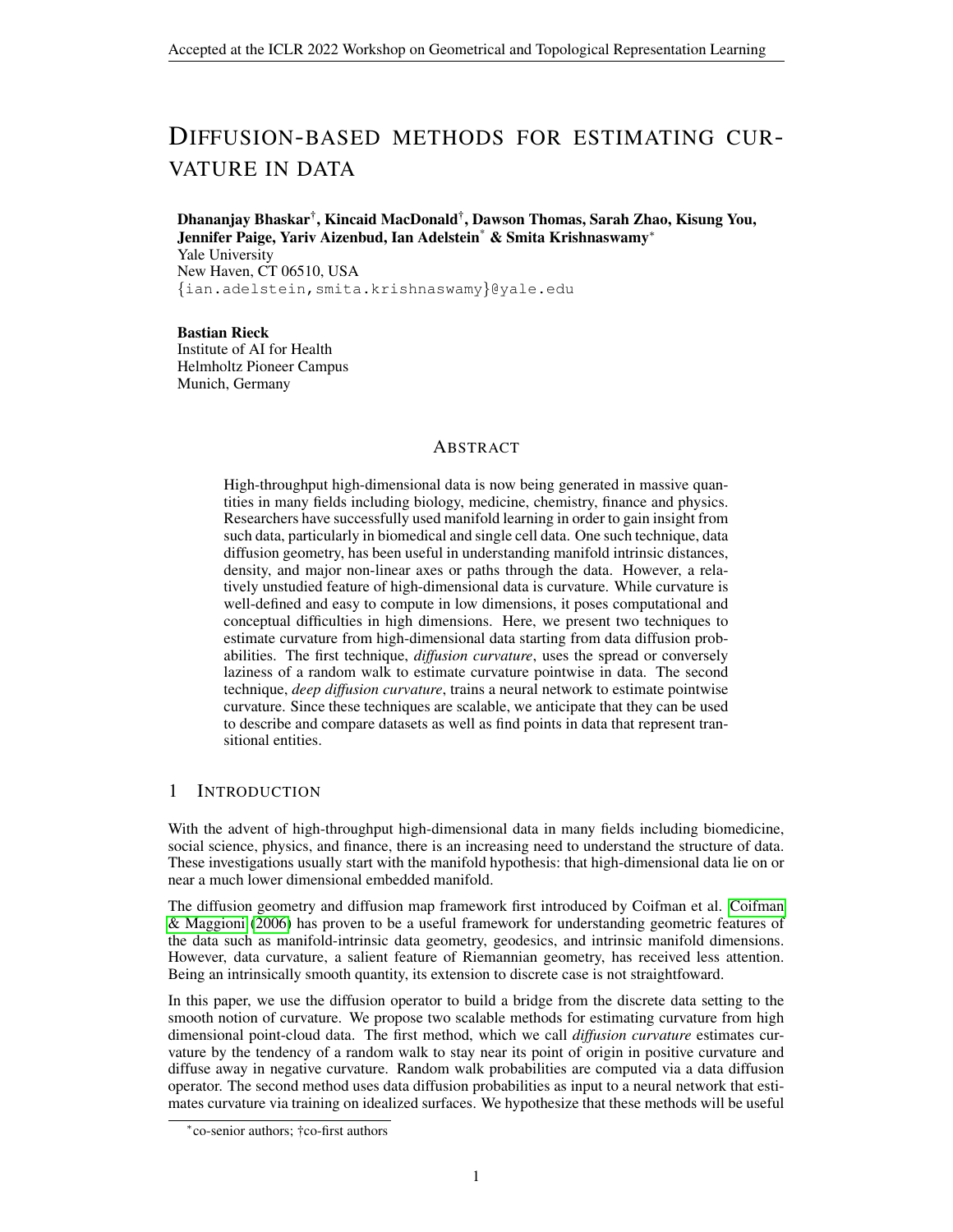Asymptotics of the Heat Trace. The eigenvalues of the Laplace-Beltrami operator encode geometry information about a compact Riemannian manifold, as can be seen via the asymptotic expansion of the trace of the heat kernel [\(Gordon, 2000\)](#page-4-2). Dimension, volume, and total scalar curvature are spectrally determined properties of the manifold. The Bochner formula similarly relates the Laplace-Beltrami operator to the Ricci curvature. Given the relationship between diffusion coordinates and the eigenvectors of the Laplace-Beltrami operator, one can surmise that the diffusion operator also encodes geometric information. These relations motivate our use of the diffusion operator to measure curvature on a data manifold. Appendix [A](#page-5-0) contains additional details in the Riemannian setting.

# 3 METHODS

### 3.1 DIFFUSION CURVATURE

To build intuition, we first discuss the case of surfaces (dimension  $n = 2$ ). Three canonical surfaces are the sphere (or surface of a ball), the cylinder, and the saddle. The Gaussian curvature of these surfaces are positive, zero, and negative, respectively. Imagine taking a sticker and trying to adhere it to one of these surfaces. The sticker, having been printed on a flat piece of paper, has zero Gaussian curvature. It will adhere perfectly to the cylinder, will bunch up (there will be too much sticker material) when trying to adhere it to the sphere, and will rip (there will be too little sticker material) when trying to adhere it to the saddle. This example builds intuition for the area comparison definition of Gaussian curvature, where one computes the limiting difference between the area  $A(r)$  of a geodesic disk on the manifold and a standard Euclidean disk, i.e.,  $K = \lim_{n \to \infty} 12^{-n^2 - A(r)} = r^4$ . For  $r\rightarrow 0^+$ example, Gaussian curvature will be positive when  $r^2 > A(r)$ , i.e. when the area of the sticker exceeds the area of the corresponding geodesic disk on the sphere. The Bishop-Gromov volume

**Theorem 1 (Bishop-Gromov)** Let  $(M^n; g)$  be a complete Riemannian manifold with Ricci curva*ture bounded below by*  $(n - 1)K$ *. Let*  $B(p, r)$  *denote the ball of radius* r *about a point*  $p \in M$ *and*  $B(p_K; r)$  *denote a ball of radius*  $r$  *about a point*  $p_K$  *in the complete n-dimensional simply connected space of constant sectional curvature* K. Then  $(r) = \frac{Vol B(p,r)}{Vol B(pK/r)}$  is a non-increasing *function on*  $(0, \infty)$  *which tends to* 1 *as*  $r \to 0$ *. In particular,*  $Vol B(p, r) \le Vol B(p, r)$ :

comparison theorem formalizes how to extend this into dimensions  $n > 2$ .

This theorem captures the sticker phenomenon: as curvature increases, the volume of comparable geodesic balls decreases. Positive curvature corresponds to geodesic convergence and smaller volumes, whereas negative curvature corresponds to geodesic divergence (spread) and larger volumes. The discrete nature of the data manifold makes it impossible to compare volumes as the distance scale (radius) goes to zero. However, by comparing volume (or mass) at various diffusion time scales, we are able to capture this relative spreading of geodesics.

**Definition 1** *The pointwise* Diffusion Curvature  $C(i)$  *is the probability that a random walk starting from a point* i *ends at one of the* k*-nearest neighbors of* i *after* t *steps of data diffusion, i.e.,* C(i) :=  $v_i P^t n_i$ , where  $v_i$  is the i<sup>th</sup> row of the identity matrix and  $n_i$  is the i<sup>th</sup> column of the *k*-nearest *neighbor indicator matrix, with entries of 1 for each* k th *nearest neighbor and zero otherwise.*

We have  $C(i) \in [0, 1]$ , with larger values indicating higher curvature relative to lower values. It estimates the curvature of a point on a graph by measuring the "laziness" of diffusions emanating from that point. Intuitively, a random walker is more likely to return to their starting point in a region of positive curvature (where paths converge) than negative curvature (where paths diverge). In negatively curved regions the random walker can get lost in the various divergent (disconnected) branches, and has a lower chance of returning to its origin. In positively curved regions, the paths of the random walker exhibit more inter-connectivity, so that the return probability of a walk is higher. As the diffusion operator can be viewed as a collection of transition probabilities of random walks, the "laziness" of powered diffusions serves as an indicator of pointwise curvature.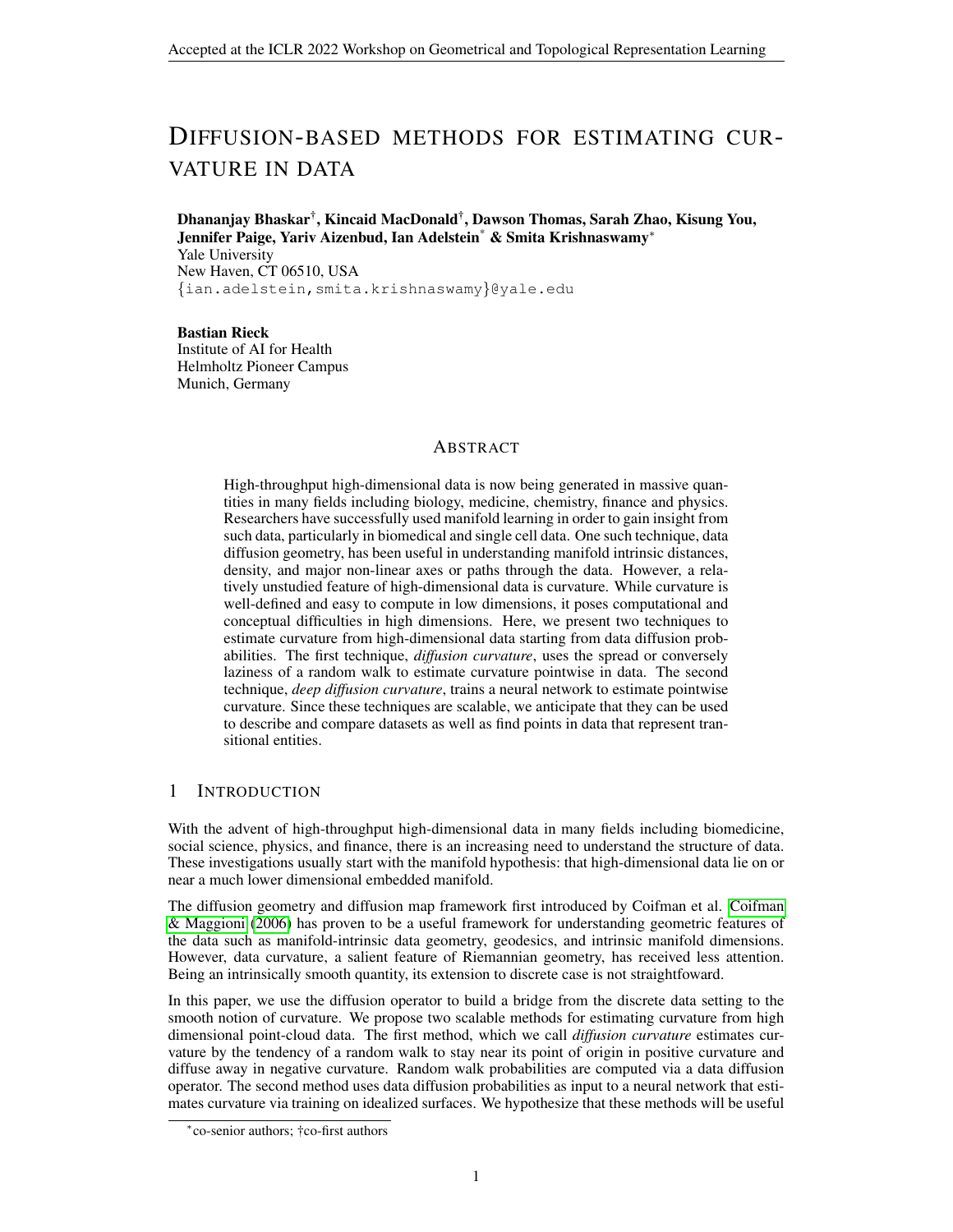<span id="page-3-0"></span>

Figure 1: Diffusion curvature on the torus and ellipsoid (lighter points have higher values), and spheres of increasing radii.

## 3.2 DEEP DIFFUSION CURVATURE

Having established a theoretical basis for the presence of curvature information in diffusion geometry, we next experimented with a feed-forward neural network to predict Gaussian curvature from diffusion probabilities.

To train the network, we sampled points uniformly (w.r.t area) on unit disks of constant curvature, inspired by the approach of [Bubenik et al.](#page-4-3) [\(2020\)](#page-4-3). In summary, the probability of a point lying within a disk of curvature  $r$ , at uniform density, is equal to the ratio of the area of the disk and the area of the unit disk.

To sample points (in polar coordinates) on the disk, we sample angles uniformly from  $[0, 2]$  and compute  $r$  using the inverse CDF (see Appendix [A.3](#page-6-0) for equations).

We generated samples for 81 linearly-spaced curvature values in the interval  $[-2,2]$ . For each curvature value, we sampled 1000, 2000, and 5000 points on 100 disks. Next, we computed diffusion probabilities of a Dirac centered at the origin, which we used to train a feed-forward neural network with 4 hidden layers to predict curvature.

# 4 RESULTS AND CONCLUSION

To illustrate diffusion curvature, we tested this method on several toy surfaces including a torus, a hyperboloid, and an ellipsoid. Each dataset was constructed using rejection sampling to mitigate interference from density differences. We performed a single pass of smoothing on the laziness values to correct for spurious local variations arising from dense/sparse regions. As seen in Figure [1,](#page-3-0) the laziness value correlates well with the expected curvature of each region: the positively-curved outer ring of the torus has a higher laziness value than the saddle-like hole (likewise for the elllipse). We conclude that  $C(i)$  visibly reconstructs the curvature of the underlying manifold.

The torus and ellipsoid examples in Figure [1](#page-3-0) show that diffusion curvature can measure the relative curvatures of points on a manifold. To test whether this measure can be used to estimate the absolute curvature *across* datasets, we calculated the average diffusion curvature of spheres of increasing radii, by sampling a uniform number of points from a polar cap of fixed height drawn from each sphere. In Figure [1](#page-3-0) (right), we plot the ground-truth Gaussian curvature of the spheres alongside the average diffusion curvature (normalized between 0 and 1). The close correspondence of the two measures suggests that, given relatively uniform samplings, the diffusion curvature encodes some degree of absolute curvature, and could be used to draw comparisons across datasets.

Moreover, we tested the deep diffusion curvature network on a torus ( $r = 1$ ;  $R = 3$ ) and an ellipsoid  $(a = 2/b = 2.5; c = 3)$  $(a = 2/b = 2.5; c = 3)$  $(a = 2/b = 2.5; c = 3)$  by predicting Gaussian curvature at sampled points (Table [1](#page-4-4) and Figure 2) in the Appendix). We fixed the power of the diffusion operator  $(t = 5)$  and varied the number of point samples in the training and test data to evaluate the model performance at varying sampling densities. For a fixed-step random walk, we expect that the Dirac signal will diffuse more under dense sampling, hence increasing the ability of the model to estimate curvature based on diffusion probabilities. Our experimental findings (Table [1\)](#page-4-4) broadly agree with this hypothesis, with RMSE decreasing with increase in sampling density for both the torus and the ellipsoid. However, despite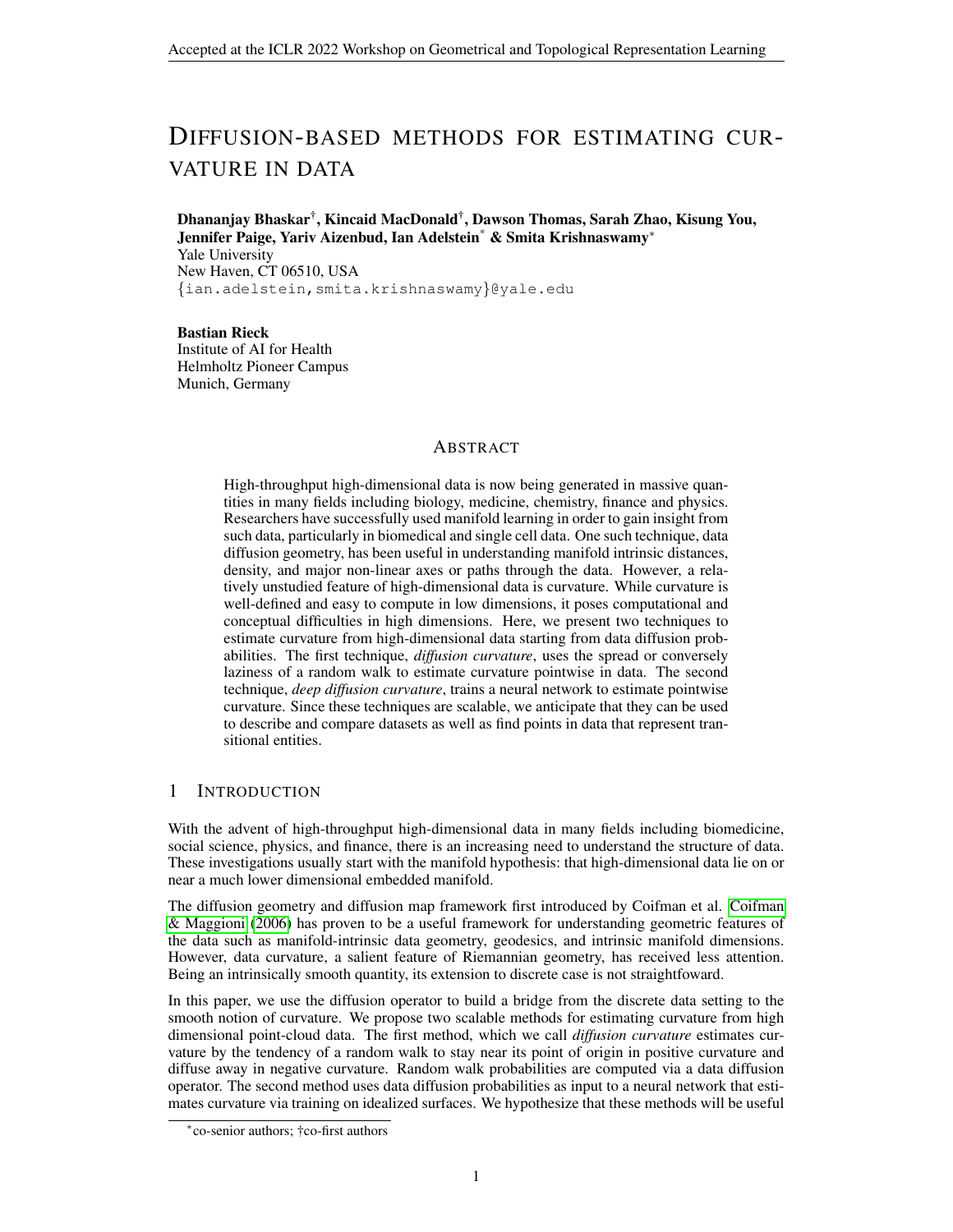<span id="page-4-4"></span>

|                                | # samples on test manifold (samples per unit surface area) |          |          |                                          |          |          |
|--------------------------------|------------------------------------------------------------|----------|----------|------------------------------------------|----------|----------|
| # samples on training manifold | <b>Torus</b> ( $r = 1, R = 3$ )                            |          |          | <b>Ellipsoid</b> (a = 2; b = 2.5; c = 3) |          |          |
|                                | 1000                                                       | 2000     | 5000     | 1000                                     | 2000     | 5000     |
|                                | (8.444)                                                    | (16.887) | (42.217) | (12.797)                                 | (25.594) | (63.986) |
| 1000                           | 0.540                                                      | 0.548    | 0.569    | 0.815                                    | 0.711    | 0.636    |
| 2000                           | 0.542                                                      | 0.541    | 0.554    | 0.794                                    | 0.703    | 0.637    |
| 5000                           | 0.537                                                      | 0.515    | 0.497    | 0.776                                    | 0.702    | 0.612    |

Table 1: RMSE of curvature estimation at varying sampling density of training and test manifolds.

the higher sampling density on the ellipse test cases, the model performs better on the torus. This is likely due to the range of curvature values on which the model is trained and tested. The ellipse curvature varies between 0:06 and 0:36 whereas the curvature of the torus has a broader range, from −0:45 to 0:25. Recall that the model is trained using 81 linearly spaced curvature values between −2 and 2. Therefore, the training data contains 600 samples with curvature within the range of the ellipse and 1400 samples with curvature within the range of the torus.

Finally, we estimated the curvature of a publicly available mass cytometry dataset of induced pluripotent stem cell (iPSC) reprogramming of 2005 mouse embryonic fibroblasts [\(Zunder et al.,](#page-5-1) [2015\)](#page-5-1). This type of data has a branched hyperbolic structure [\(Moon et al., 2019\)](#page-4-5), which our model correctly associates with negative curvature (see Figure [3](#page-7-1) in the Appendix).

Conclusion. Access to curvature information via diffusion presents an exciting opportunity for understanding the geometry of high-throughput, high-dimensional datasets. Here, we report preliminary results on estimating Gaussian curvature of 'toy' datasets using diffusion curvature and deep diffusion curvature. In future work, we will test this approach on larger benchmark datasets, and investigate the possibility of recovering other notions of curvature, including scalar curvature, sectional curvature, and the Riemann curvature tensor.

## **REFERENCES**

- <span id="page-4-1"></span>Mikhail Belkin and Partha Niyogi. Towards a theoretical foundation for Laplacian-based manifold methods. *Journal of Computer and System Sciences*, 74(8):1289–1308, December 2008. ISSN 0022-0000. doi: 10.1016/j.jcss.2007.08.006.
- <span id="page-4-3"></span>Peter Bubenik, Michael Hull, Dhruv Patel, and Benjamin Whittle. Persistent homology detects curvature. *Inverse Problems*, 36(2):025008, February 2020. ISSN 0266-5611, 1361-6420. doi: 10.1088/1361-6420/ab4ac0. URL <http://arxiv.org/abs/1905.13196>. arXiv: 1905.13196.
- <span id="page-4-0"></span>Ronald R. Coifman and Mauro Maggioni. Diffusion wavelets. *Applied and Computational Harmonic Analysis*, 21(1):53–94, July 2006. ISSN 1063-5203. doi: 10.1016/j.acha.2006.04.004.
- <span id="page-4-2"></span>Carolyn S Gordon. Chapter 6 - survey of isospectral manifolds. *Handbook of Differential Geometry, Editor(s): Franki J.E. Dillen, Leopold C.A. Verstraelen*, 1:747–778, 2000. ISSN 1874-5741. doi: 10.1016/S1874-5741(00)80009-6.
- Shane Lubold, Arun G. Chandrasekhar, and Tyler H. McCormick. Identifying the Latent Space Geometry of Network Models through Analysis of Curvature. Technical Report 28273, National Bureau of Economic Research, Inc, December 2020. URL [https://ideas.repec.org/](https://ideas.repec.org/p/nbr/nberwo/28273.html) [p/nbr/nberwo/28273.html](https://ideas.repec.org/p/nbr/nberwo/28273.html). Publication Title: NBER Working Papers.
- <span id="page-4-5"></span>Kevin R. Moon, David van Dijk, Zheng Wang, Scott Gigante, Daniel B. Burkhardt, William S. Chen, Kristina Yim, Antonia van den Elzen, Matthew J. Hirn, Ronald R. Coifman, Natalia B. Ivanova, Guy Wolf, and Smita Krishnaswamy. Visualizing Structure and Transitions in High-Dimensional Biological Data. *Nature biotechnology*, 37(12):1482–1492, December 2019. ISSN 1087-0156. doi: 10.1038/s41587-019-0336-3.
- Areejit Samal, R. P. Sreejith, Jiao Gu, Shiping Liu, Emil Saucan, and Jurgen Jost. Comparative ¨ analysis of two discretizations of Ricci curvature for complex networks. *Scientific Reports*, 8(1):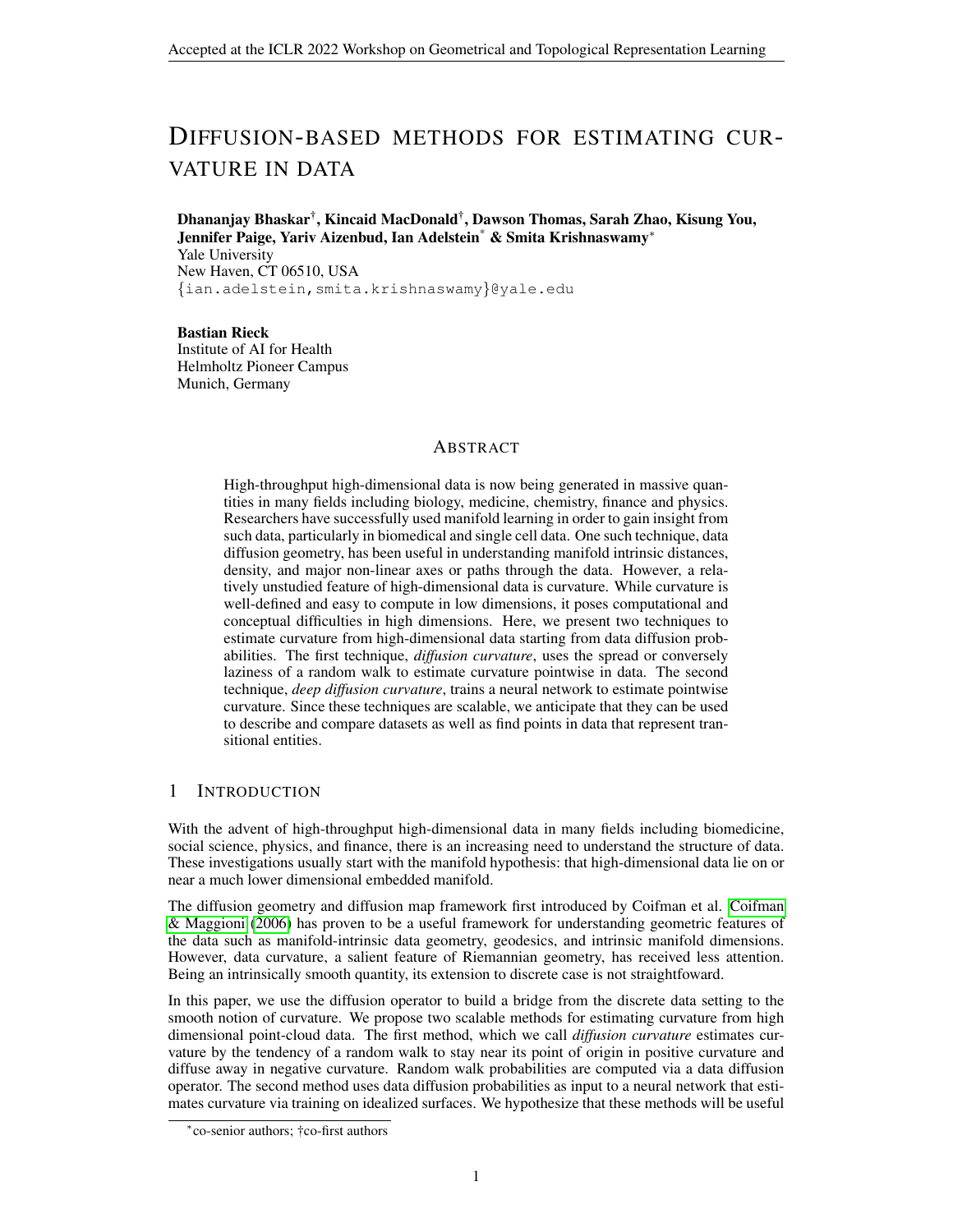8650, June 2018. ISSN 2045-2322. doi: 10.1038/s41598-018-27001-3. Number: 1 Publisher: Nature Publishing Group.

- Jayson Sia, Edmond Jonckheere, and Paul Bogdan. Ollivier-Ricci Curvature-Based Method to Community Detection in Complex Networks. *Scientific Reports*, 9(1):9800, July 2019. ISSN 2045- 2322. doi: 10.1038/s41598-019-46079-x. Number: 1 Publisher: Nature Publishing Group.
- Duluxan Sritharan, Shu Wang, and Sahand Hormoz. Computing the Riemannian curvature of image patch and single-cell RNA sequencing data manifolds using extrinsic differential geometry. *Proceedings of the National Academy of Sciences*, 118(29), July 2021. ISSN 0027-8424, 1091-6490. doi: 10.1073/pnas.2100473118. Publisher: National Academy of Sciences Section: Biological Sciences.
- <span id="page-5-1"></span>Eli R. Zunder, Ernesto Lujan, Yury Goltsev, Marius Wernig, and Garry P. Nolan. A continuous molecular roadmap to iPSC reprogramming through progression analysis of singlecell mass cytometry. *Cell Stem Cell*, 16(3):323–337, March 2015. ISSN 1875-9777. doi: 10.1016/j.stem.2015.01.015.

# <span id="page-5-0"></span>A APPENDIX

## A.1 ASYMPTOTICS OF THE HEAT TRACE

Given the strong relationship between diffusion coordinates and the eigenvectors of the Laplace-Beltrami operator, one can believe that these two objects capture similar properties of the manifold. As explored below, the eigenvalues of the Laplace-Beltrami operator relate to the curvature of a compact Riemannian manifold via the asymptotics of the trace of the heat kernel, and this lends credence to use of the diffusion probabilities to measure curvature on a data manifold. This section follows closely the exposition in [Gordon](#page-4-2) [\(2000\)](#page-4-2).

On a compact Riemannian manifold M we define the Laplace-Beltrami operator to be  $(f)$  =  $-div(grad(f))$ : We consider the eigenvalues  $(f) = f$  and note that the spectrum of acting on  $L^2(M)$  is a discrete set of non-negative numbers  $\{0 = 0 \leq 1 \leq 2 \leq \cdots \}$  where each eigenvalue is written as many times as its multiplicity.

For compact Riemannian manifolds the heat kernel (or fundamental solution of the heat equation  $u_t$  + (*u*) = 0) exists uniquely and is given by

$$
K(t; x; y) = \int_{j}^{x} e^{-j t} f(x) f(y)
$$

where the  $j$  and  $j$  are the eigenvalues and associated eigenfunctions of the Laplace-Beltrami operator, with the eigenfunctions normalized to form an orthonormal basis of  $L^2(M)$ .

We take the trace of the heat kernel and note that

$$
Z(t) \equiv \int_{M}^{L} K(t; x; x) dx = \int_{j=0}^{\infty} e^{-j t}
$$

so that the spectrum  $\{j\}$  determines the heat trace  $Z(t)$ .

Minakshisundaram's formula for the asymptotic expansion of  $Z(t)$  as  $t \to 0^+$  is given by

$$
Z(t) = (4 \ t)^{-n=2} \bigotimes_{k=1}^{\infty} a_k t^k
$$

where the coefficients  $a_k$  are expressed via the metric and its derivatives. The first handful of coefficients have been calculated explicitly:

$$
a_0 = vol(M); \qquad a_1 = \frac{1}{6} \bigg|_{M}^{2}, \qquad a_2 = \frac{1}{360} \bigg|_{M}^{2} (5^{-2} - 2|Ric|^{2} - 10|R|^{2})
$$